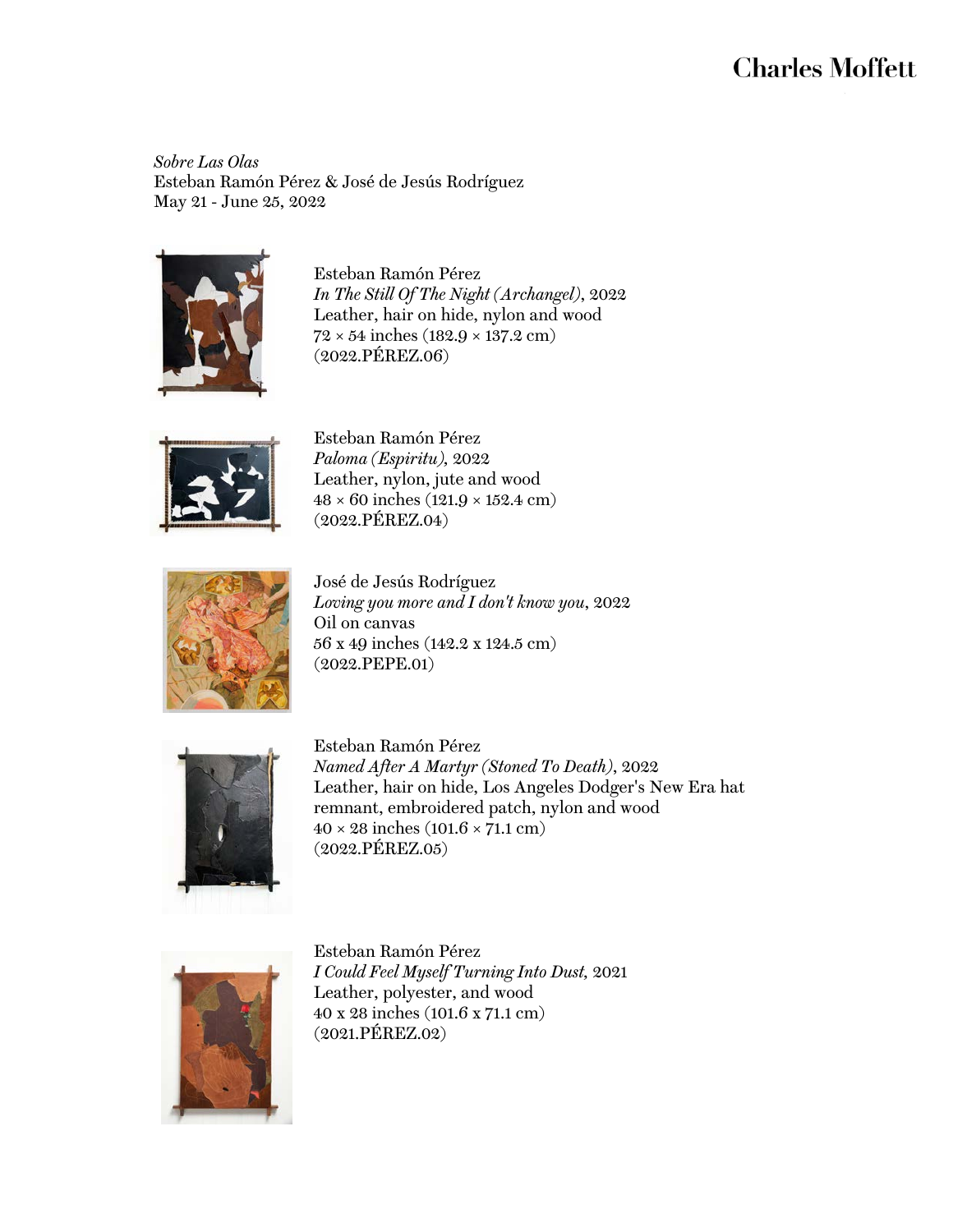## **Charles Moffett**



José de Jesús Rodríguez *If I only had one wish to giv*e, 2022 Oil on canvas 51 x 45 inches (129.5 x 114.3 cm) (2022.PEPE.06)



Esteban Ramón Pérez *= HEATWAVE = (Eureka)*, 2020-2022 Leather, acrylic, metallic flake, nylon, jute and wood 48  $\times$  48 inch (121.9  $\times$  121.9 cm)  $(2022.\widetilde{\textrm{PEREZ}}.03)$ 



José de Jesús Rodríguez *Why do I feel this way, thinking about you every day*, 2022 Oil on canvas 64 x 52 1/2 inches (133.3 x 162.6 cm) (2022.PEPE.03)



José de Jesús Rodríguez *i'm trying to make something out of a nothing romance,* 2022 Oil on canvas 53 x 40 inches (134.6 x 101.6 cm) (2022.PEPE.04)